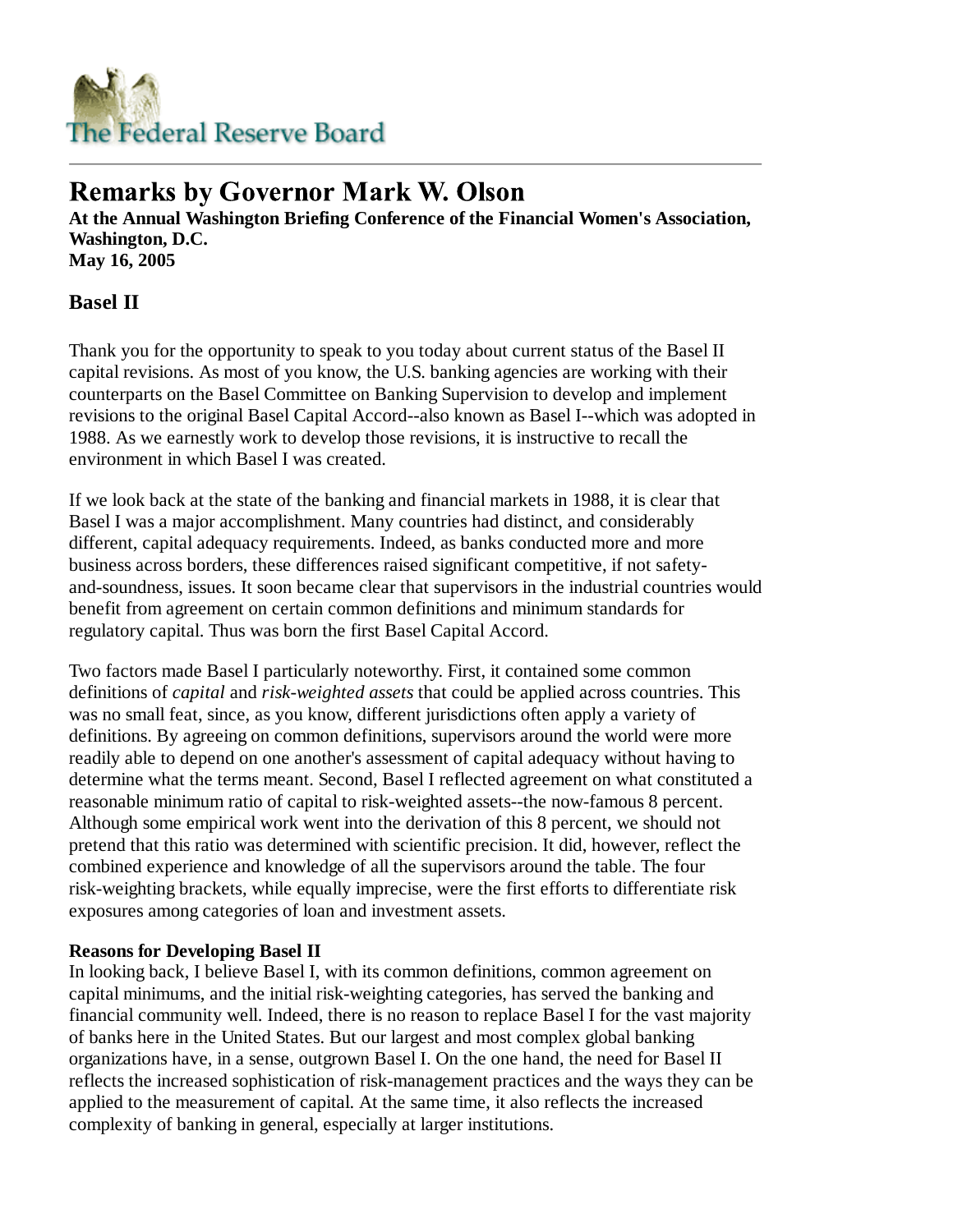Although many in this audience are very familiar with the provisions of Basel II, let me briefly review them for those who are not. In a general sense, Basel II represents an improved and broadly comparable way to look at risk taking across organizations and over time. It is composed of the now-familiar three pillars: Pillar 1, minimum capital requirements; Pillar 2, supervisory review; and Pillar 3, market discipline. The framework is structured to be much more risk-sensitive than its predecessor; for example, all commercial loans are not lumped into one risk bucket but are differentiated according to certain indicators of risk. Basel II is designed to address the concern that Basel I regulatory capital ratios are no longer good indicators of risk for our largest institutions. Indeed, at our largest institutions, calculating Basel I ratios is sometimes viewed as nothing more than a compliance exercise. The development of sophisticated secondary markets in recent years has allowed banks to make strategic decisions to either retain or sell virtually every category of loan and investment asset. This market advance has had significant implications for the initial Basel effort. Basel I presents an opportunity for banks to retain balance-sheet positions that are of higher risk than their regulatory capital charge and to shed those of lower risk. Using this type of capital arbitrage, banks can game the system in such a way that the resultant Basel I ratio does not have substantial meaning for the public, bank management, or the supervisor. Basel II is intended to close this gap by more directly linking riskiness of assets to their corresponding regulatory capital charge and to reduce, if not eliminate, the incentives to engage in capital arbitrage.

Basel II also creates a link between regulatory capital and risk management, especially under the advanced approaches, which are the only ones expected to be applied in the United States. Under these approaches, banks will be required to adopt more-formal, quantitative risk-measurement and management procedures and processes. And, to implement this framework, both bank management and supervisors will need to focus on the integrity and soundness of these procedures and processes, including comprehensive assessments of capital adequacy in relation to the bank's overall risk taking.

It is helpful to recall that the quantitative risk-measurement and management procedures and processes that will be required by Basel II are based on practices already in use at today's most sophisticated institutions. In other words, the practices in Basel II were not devised by regulators on their own. Admittedly, a certain degree of standardization in these practices was required because Basel II is a minimum regulatory capital framework intended to apply fairly consistently to a wide range of institutions.

The new framework should improve supervisors' ability to understand and monitor the risk taking and capital adequacy of large complex banks, thereby allowing regulators to address emerging problems more proactively. The new framework should also enable supervisors to have much more informed and timely conversations with bank management about their risk profiles, based on the new information flows generated. Our hope is that conversations around this common analytical framework will create a common language for risk management. In the United States, we intend to use the framework to determine whether bankers are indeed able to monitor their own risk-taking and capital positions, and we will be placing the onus on bankers to show that they are able to measure, understand, and effectively manage their consolidated risks.

It is important to remember that Pillar 1 is supposed to produce a *minimum* level of regulatory capital and that each institution's actual capital held will vary according to its own risk profile and business mix. Explicit assumptions are built into Pillar 1, such as the idea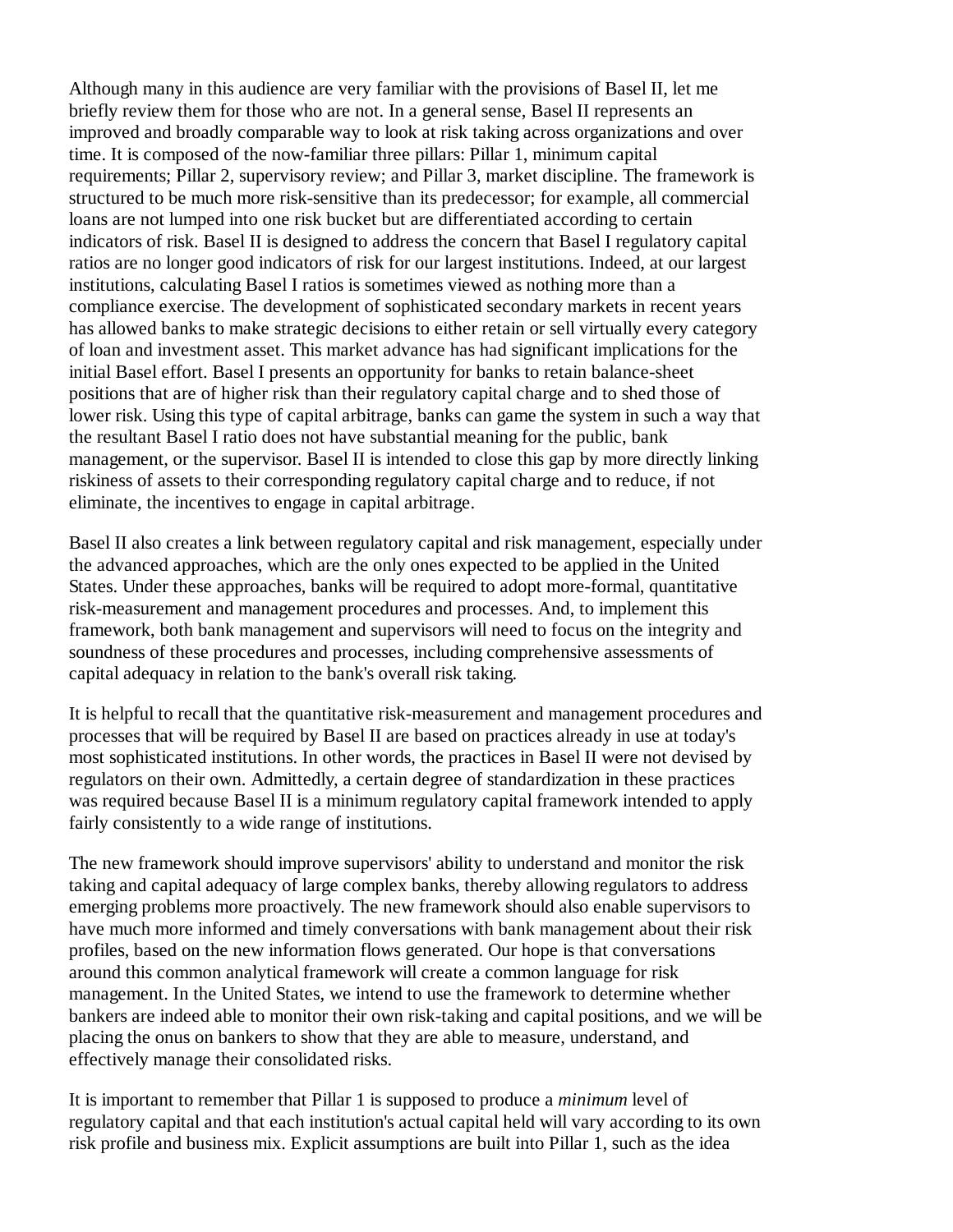that portfolios are well diversified and do not contain geographic or sectoral concentrations. Supervisors must remind institutions that it is initially the bank's job to address any deviations from Pillar 1 assumptions, as well as any additional factors that affect the risk of the individual bank, and to adjust their minimum regulatory capital accordingly. Under Pillar 2, supervisory authorities, in turn, will review these adjustments by banks and could ask them to take additional steps to ensure that all risks have been addressed. We should also remember that beyond minimum regulatory capital requirements, Pillar 2 requires banks to develop a viable *internal* process for assessing capital adequacy that contributes to the determination of the amount of capital actually held. Banks should take this requirement seriously. Supervisors will carefully review banks' compliance with this requirement.

Basel II also adds a new element of market discipline, as described in Pillar 3. In the case of our larger organizations, which have become so varied and complex, supervisors have the choice of either using more invasive procedures or relying on market discipline. And market discipline is impossible if counterparties (and rating agencies) do not have better information about banks' risk positions. Markets need accurate information to function effectively. The objective is not to supplant supervision of our larger organizations but to provide information that will enable market participants to serve as an effective complement to supervisors.

I would also like to underscore that Basel II is indeed a seminal step in the development of regulatory capital requirements. It is not necessarily the endpoint, but it does represent a substantial step forward--one that we believe will remain in place for many years to come.

## **Implementation Efforts in the United States**

I would now like to address some of the practical aspects of the implementation of Basel II in the United States. I assume that most of you either heard, or read about the testimony and discussion at last week's hearing before two subcommittees of the House Committee on Financial Services. I will not attempt to paraphrase my colleagues' statements, but I will point out that throughout this process the agencies have stressed the importance of comments from the Congress, the banking industry, and other interested parties.

The agencies' reaction to the results of the fourth Quantitative Impact Study--known as QIS4--shows how seriously we are taking Basel II implementation. The interagency statement issued on April 29 indicated clearly, I believe, that results from QIS4 were more widely dispersed and showed a larger overall drop in capital than the agencies had expected. This was the impetus for deciding to delay the notice of proposed rulemaking for Basel II. We now have to determine whether these results arose from actual differences in risk among respondents, differences in stages of preparation (including data limitations) among respondents, limits of the QIS4 exercise, or a possible need for adjustments to the Basel framework itself. Staff at the agencies are working together to analyze the QIS4 results and in some cases are talking to banks about their submissions. Analyzing the data used in QIS4 is vitally important, because ultimately the success of Basel II will depend on the quantity and quality of data that banks have to use as inputs to the framework.

From the Federal Reserve's perspective, delving into the results of QIS4 is an appropriate response by the agencies. But we should also acknowledge that this follow-up work has its limits. We can go only so far with the data given to us. We must recognize that banks- understandably--might not yet have their data systems ready to develop Basel II risk parameters and that it might take more time before we see Basel II parameters based on truly credible systems. But, in our view, that is not a reason to stop working. Indeed, one of the most important aspects of Basel II pertains to improved risk management, and having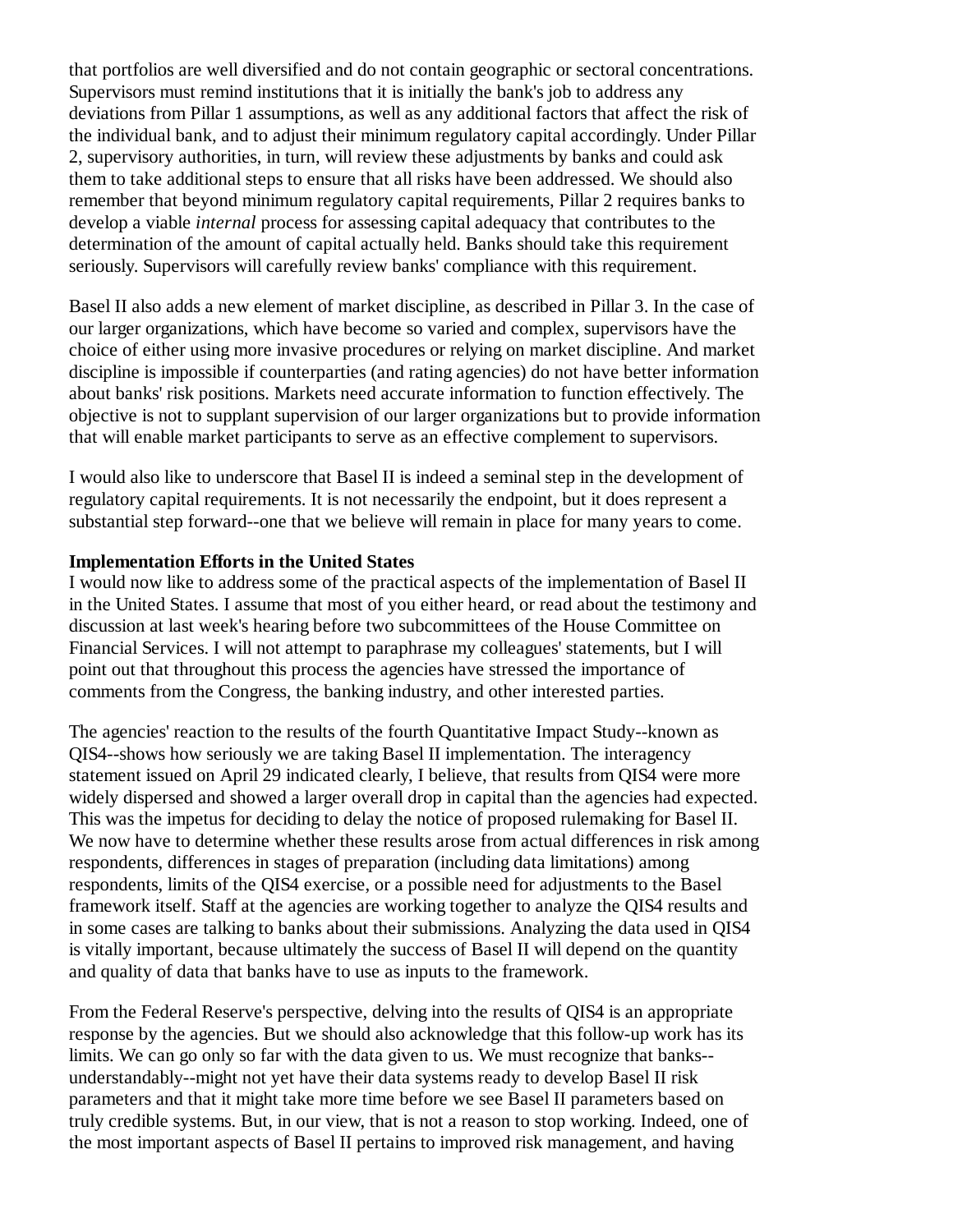banks move forward in that area can only bring benefits. Of course, we support the established protocols and procedures for implementing domestic rules in the United States, which will include additional comment periods and opportunity for the banking industry, Congress, and others to express their views, and we are in favor of starting that part of the process as soon as possible. The information we now have points to the need to keep working; however, if new information indicates that changes need to be made or that additional pauses would be prudent, we will of course respond appropriately.

Since the agencies remain committed to Basel II, we must give institutions as much information as possible to help them with their preparations. The agencies have sought to provide helpful information to institutions as soon as it becomes available--for example the draft supervisory guidance documents that are now under development. So far, the agencies have issued draft guidance for the advanced measurement approaches for operational risk and certain parts of the internal ratings-based approach for credit risk. Additional draft guidance is expected to be issued for public comment either along with or soon after the notice of proposed rulemaking is released. From the beginning, we intended this guidance to further clarify supervisory expectations for implementation of Basel II in the United States, and it is directed at bankers as well as at supervisors. We believe that by outlining what supervisors would expect, the proposed guidance gives banks a far better understanding of how to upgrade their systems, modify their procedures, and strengthen their controls in anticipation of eventual adoption of Basel II. Our hope is that, by clearly communicating expectations, we are giving both bankers and our own examiners sufficient time to prepare for the new framework.

One vital element of our preparation for implementation has been our dialogue with the banking industry. At many stages along the way, banking organizations--both internationally and domestically--have expressed their concerns about certain aspects of Basel II. When credible evidence and compelling arguments have shown that those concerns are well founded, the agencies and the Basel Committee have modified the proposal. For example, global regulators heard the industry's call for addressing only unexpected loss in the framework, and the approach to securitization was substantially altered on the basis of comments received. Supervisors and the industry need to maintain an ongoing dialogue about Basel II, since it is such a complex and multifaceted project. Issues range from very technical questions about parameter values to broad concerns about how the framework will be implemented across countries. We hope it is clear that we are being attentive to the full range of these concerns and will continue to be as the industry raises additional concerns along the way.

The continued emphasis on dialogue is even more important because a few important elements of the framework are still considered works in process. For example, the Basel framework issued last June did not define the exact manner in which institutions should calculate their estimates of loss given default (LGD) based on periods of economic downturn. The Basel member countries have commissioned a subgroup to study this issue, recommend a way to add clarity to the concept of downturn or "stress" LGDs, and provide guidance to the industry. The Basel Committee has also recently issued a consultative paper on certain trading-related exposures and double-default effects, stemming from the work of a joint group formed by the Basel Committee on Banking Supervision and the International Organization of Securities Commissions. We are acutely aware that our continuing work on these issues is complicating banks' preparations somewhat. But since these issues are so critical, we have to take the extra time to find the right solutions. And we need the help of the industry to do so.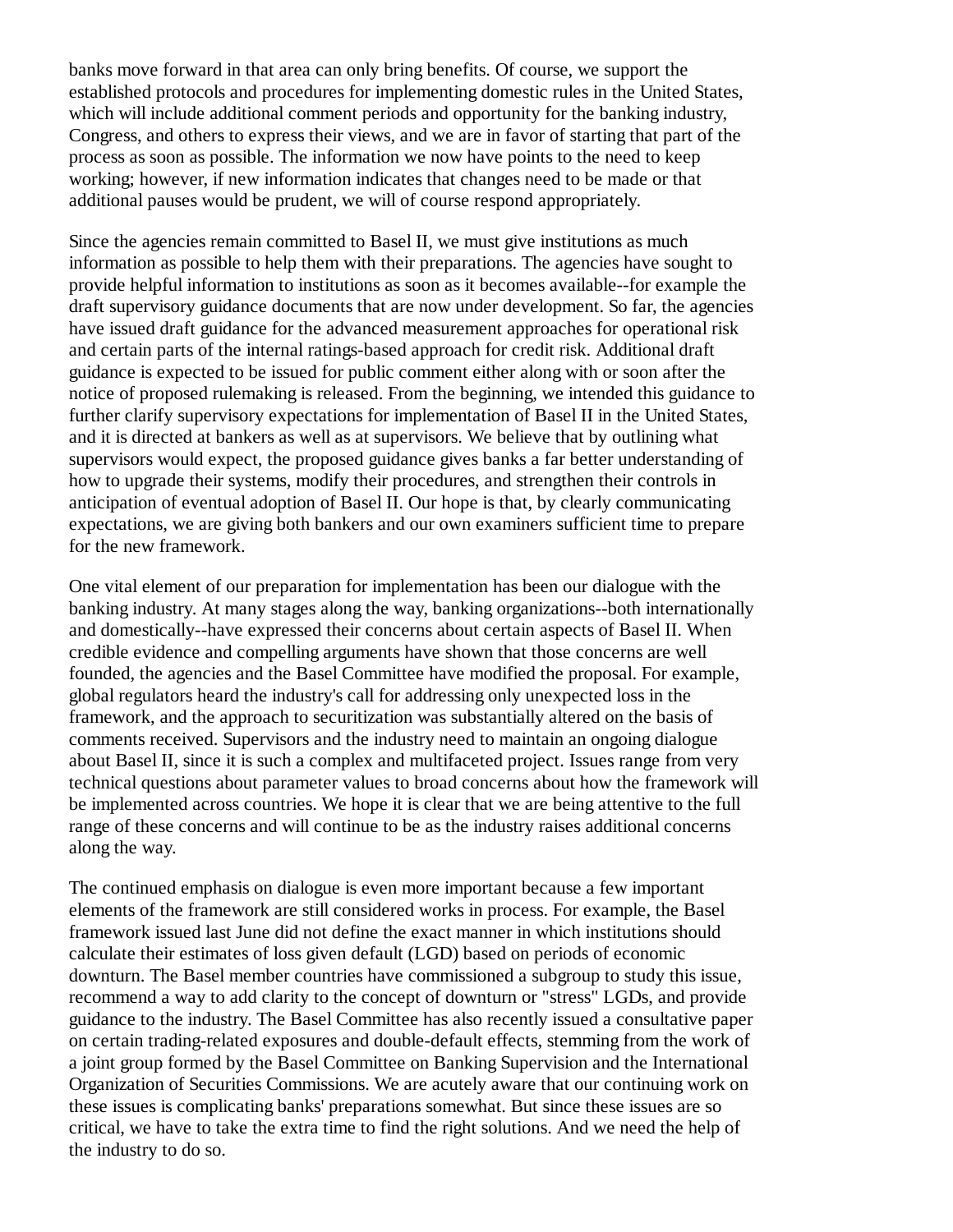## **Competitive Effects of Basel II**

Before I close, I would like to say a few words about the potential competitive effects of Basel II. At the Federal Reserve, we are particularly interested in effects that Basel II could have on banking markets, particularly ones that could distort existing markets that work well. In that vein, we have published several white papers analyzing the potential impact on specific aspects of banking, such as small-business lending, mortgage lending, and mergers and acquisitions. A paper on credit cards is forthcoming. While the conclusions of the papers published so far do not point to broad disruptions in existing banking markets as a result of Basel II, we do acknowledge that certain participants could be affected, especially in the small-business and residential-mortgage credit markets. In part to address these concerns, but also to conduct overdue routine updates to existing regulatory capital rules, the agencies also plan to propose several modifications to the current rules that most banks in the United States will continue to follow, since Basel II is expected to apply to only a handful of institutions. The agencies understand that outside parties will likely want to see the notice of proposed rulemaking for Basel II and the relevant proposals for amending current rules alongside one another for comparison's sake.

#### **Conclusion**

Broadly speaking, in developing Basel II we are striving to establish higher standards for internal risk management at banking organizations, including capital adequacy, and to improve both the supervisors' and the public's understanding of banks' risk taking and risk management. Over the past two decades, major banking organizations have become ever larger and more complex, while some national financial systems have become more concentrated. Against this backdrop, assessing the overall risk and capital adequacy of the largest banks has become not only increasingly difficult for supervisors, the public, and bank management, but also critical for national authorities. If you believe, as I do, that Basel I was one of the most important advances in international bank supervision, then I hope you also accept that market changes and increased sophistication in risk-management techniques require that we now update that initial framework. A fundamental premise of Basel II is that, for these major banks, neither supervisory nor market discipline can be effective unless banks' own systems can be depended on to measure and manage risk taking and capital adequacy. Basel II is intended to provide both a framework and incentives for achieving these ends.

It is useful to keep in mind that as supervisors we are seeking to apply a new set of rules to private, profit-seeking businesses and are trying to achieve the goals of Basel II in a manner consistent with achieving safety and soundness in a market economy. For example, we want to be relatively certain that the required capital levels for business lines (and, of course, for the bank as a whole) are in line with the underlying risks, and we need to have a certain degree of confidence in the capital numbers for each bank. We also want banks to target their investments where they can have the greatest positive impact on risk measurement and management. In other words, we are not looking for large expenditures in areas for which the benefits will not be material. Finally, we would like to see some comparability across banks, at least in their estimation of the inputs for Basel II, but at the same time offer a certain degree of flexibility to reduce burden on the banks and allow them to retain their own styles of risk management. Admittedly, navigating between consistency and flexibility is an art, but our experience tells us that it is achievable when all parties work together.

### **Return to top**